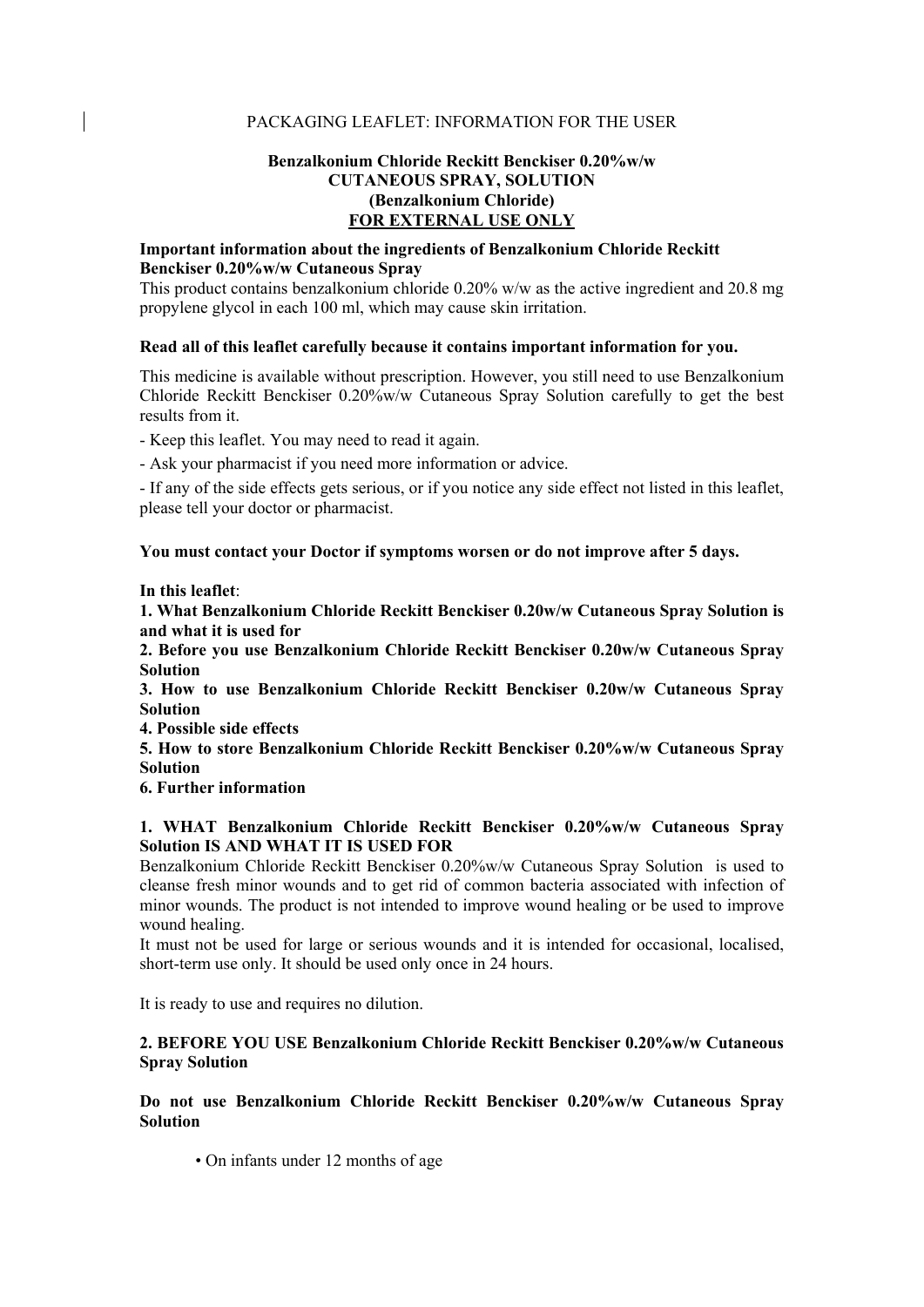• If you are allergic or hypersensitive to Benzalkonium Chloride or any of the other ingredients of Benzalkonium Chloride Reckitt Benckiser 0.20%w/w Cutaneous Spray Solution.

• Not for continuous use or for use more than once in 24 hours.

### **Take special care and avoid use**

- Around the eyes, ears or genitalia, or in the mouth. In the case of accidental eye contact, wash the eye out with large amounts of cold water.
- Do not inhale, for External use only.
- On large injuries covering more than 5% of body area (5% is estimated to reflect minor wounds of both knees and elbows).

### **Using other medicines**

The use of Benzalkonium Chloride Reckitt Benckiser 0.20%w/w Cutaneous Spray Solution is not recommended while using any other similar product as there are no studies about the effects when used with any other medicines.

### **Pregnancy and Breast feeding**

Use during pregnancy and breast feeding is not expected to be associated with harmful effects as skin absorption is minimal.

To avoid ingestion by a breast fed child, use on the breasts during breast feeding is not advised.

Please seek the advice of a pharmacist or healthcare professional if you want to use this product while pregnant or breast feeding.

#### **Driving and using machines**

Benzalkonium Chloride Reckitt Benckiser 0.20%w/w Cutaneous Spray Solution will not affect your ability to drive or operate machines.

# **Benzalkonium Chloride Reckitt Benckiser 0.20%w/w Cutaneous Spray Solution contains Mild Pine Fragrance**

This medicine contains Mild Pine fragrance containing D-Limonene and Lilial. D-Limonene and Lilial may cause allergic reactions.

## **3. HOW TO USE BENZALKONIUM CHLORIDE RECKITT BENCKISER 0.20%W/W CUTANEOUS SPRAY**

Always use Benzalkonium Chloride Reckitt Benckiser 0.20%w/w Cutaneous Spray Solution exactly as follows unless your doctor has told you something different. You should check with your doctor or pharmacist if you are not sure.

For external use only.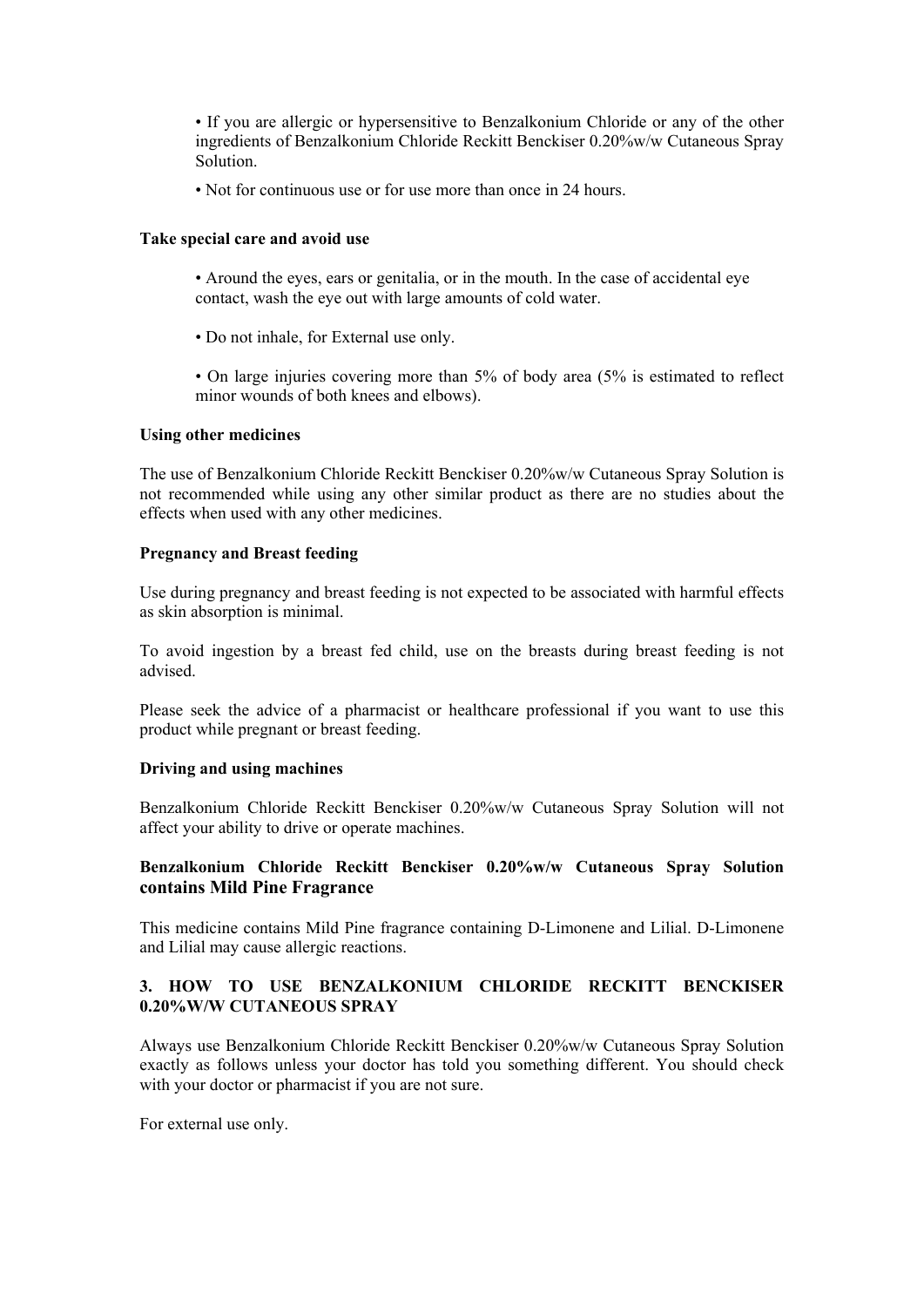When first using or after a long period of not being used it may be necessary to prime the spray first by spraying into a tissue or similar first to ensure a full spray is delivered to the wound.

**For adults and children over 6 years of age**: Spray a full dose (1 to 2 sprays) once onto each wound and leave for five minutes. If necessary, use a clean tissue or cotton wool to wipe up any excess liquid.

**For children aged between 1 and 6 years of age**: Please seek the advice of a pharmacist or healthcare professional before use if you have any concerns. Spray once (1 spray) onto each wound **(can only be applied to a maximum of 4 wounds at a time)** and leave for five minutes. If necessary, use a clean tissue or cotton wool to wipe up any excess liquid.

Spray from between 4 and 15 cms. Do not inhale.

Soap can deactivate the spray so do not use as well to wash the wound.

The Spray can be re-applied if the wound is reopened but it is not for continuous use and **should be used only once in 24 hours for a maximum of 3 – 5 days.** 

If you have any further questions on the use of this product, or have concerns about your symptoms please consult a healthcare professional.

# **4. POSSIBLE SIDE EFFECTS**

Like all medicines, Benzalkonium Chloride Reckitt Benckiser 0.20%w/w Cutaneous Spray Solution can cause side effects, although not everybody gets them.

Very rare side effects (occur in less than 1 user in 10,000) have been reported following the localised cleansing of minor wounds and have included skin itching, rashes, irritation, burning, swelling and discolouration or reddening. There may be a reaction in the place where the product was used, such as the skin splitting .In the event of such reactions please stop using the product and seek the advice of a pharmacist or healthcare professional. If you suffer from eczema, use of this product may make it worse. Hair loss has been reported.

If any of the side effects persist or gets serious, or if you notice any other side effects not listed in this leaflet, please tell your doctor or pharmacist.

## **5. HOW TO STORE Benzalkonium Chloride Reckitt Benckiser 0.20%w/w Cutaneous Spray Solution**

Keep out of the reach and sight of children.

Do not use Benzalkonium Chloride Reckitt Benckiser 0.20%w/w Cutaneous Spray Solution after the expiry date which is stated on the label after EXP. The expiry date refers to the last day of that month.

There are no special requirements for storage.

Medicines should not be disposed of via wastewater or household waste. Ask your pharmacist how to dispose of medicines no longer required. These measures will help to protect the environment.

## **6. FURTHER INFORMATION**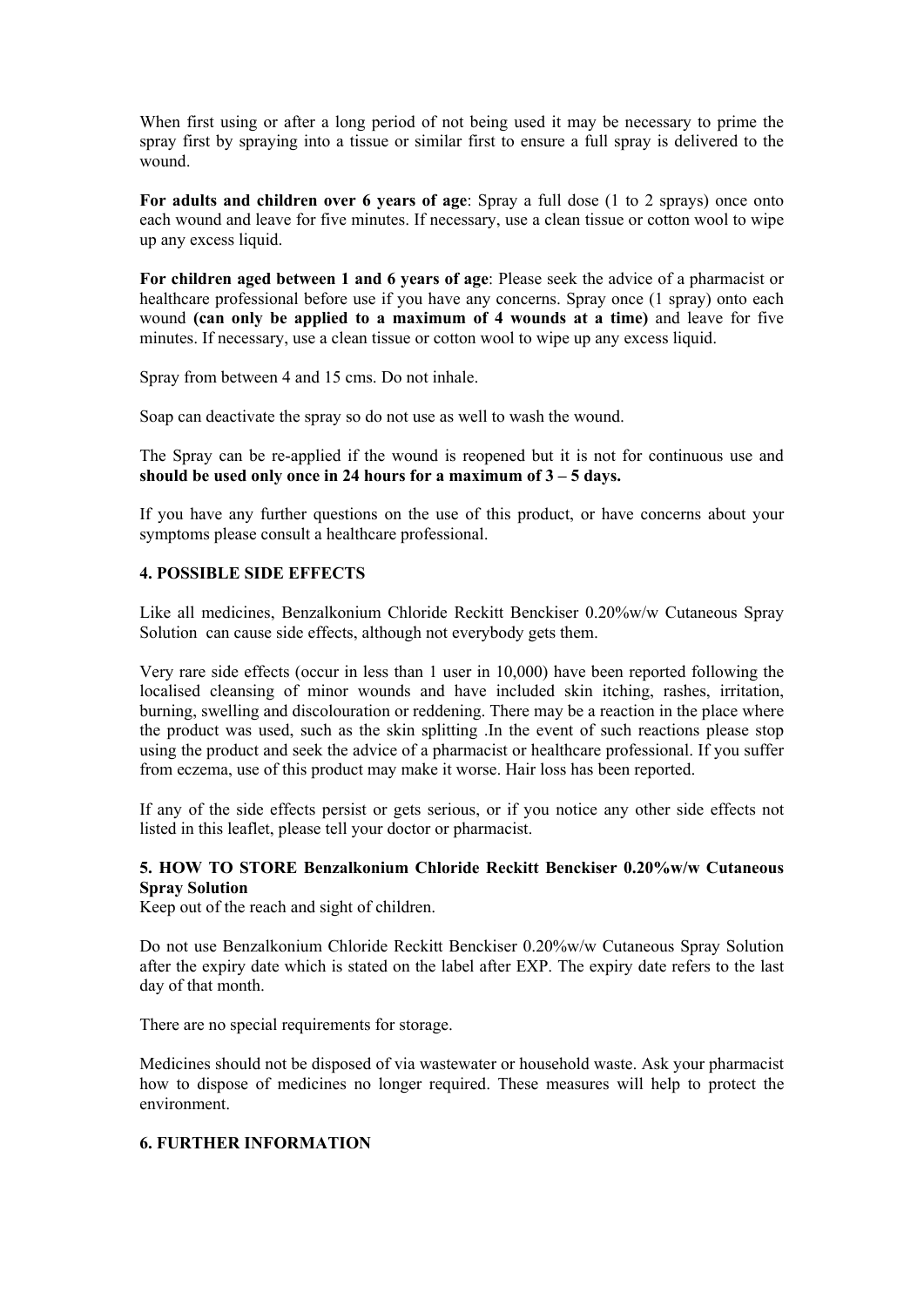## **What Benzalkonium Chloride Reckitt Benckiser 0.20%w/w Cutaneous Spray Solution contains**

- The active substance is Benzalkonium chloride 0.20% w/w.
- The other ingredients are propylene glycol, sodium dihydrogen phosphate dihydrate, disodium hydrogen phosphate dodecahydrate, mild pine fragrance, disodium edentate dihydrate and purified water

## **What Benzalkonium Chloride Reckitt Benckiser 0.20% Cutaneous Spray Solution looks like and contents of the pack**

Benzalkonium Chloride Reckitt Benckiser 0.20% Cutaneous Spray Solution is a clear colourless solution with the mild odour of pine. It comes ready to use in pump spray bottles of 10ml and 100ml.

Not all pack sizes may be marketed.

## **Marketing Authorisation Holder and Manufacturer**

MA holder: Reckitt Benckiser Ireland, Ltd. 7 Riverwalk Citywest Business Campus Dublin 24 Ireland

Manufacturer: Reckitt Benckiser Healthcare (UK) Ltd, Dansom Lane, Hull, HU8 7DS.

For product queries please call: 01-6305429 **This leaflet was last approved in** December 2012

# **This medicinal product is authorised in the Member States of the EEA under the following names:**

| Name of Member<br>state | <b>Name of Medicine</b>                                                      |
|-------------------------|------------------------------------------------------------------------------|
| Belgium                 | Dettolmedical Benzalkoniumchloride 0.2% Huidspray, oplossing                 |
| <b>Bulgaria</b>         | Dettol Med Wound Spray 0.20 % w/w Cutaneous Spray Solution                   |
| Cyprus                  | Dettol Med Wound Spray 0.20 % w/w                                            |
| Czech Republic          | Dettol 0.20% antiseptický sprej                                              |
| Estonia                 | Dettol Med                                                                   |
| Finland                 | Dettolmed, 2 mg/ml Sumute iholle, liuos                                      |
| France                  | Dettolpro 0.2%, solution pour pulvérisation cutanée                          |
| Greece                  | Dettox Wound Spray 0.20% w/v                                                 |
| Hungary                 | Dettol Med külsőleges oldatos spray                                          |
| Iceland                 | Dettolmed, 0,20% w/w Húdúdi, lausn                                           |
| Ireland                 | Benzalkonium Chloride Reckitt Benckiser 0.20%w/w Cutaneous Spray<br>solution |
| Italy                   | Dettolmed 0.2% w/w Spray Cutaneo Soluzione (Benzalconio Cloruro)             |
| Latvia                  | Dettol Med 0,20 % uz ādas izsmidzināms aerosols, šķīdums                     |
| Lithuania               | Dettol Med 0,20 % odos purškalas, tirpalas                                   |
| Luxembourg              | Dettolmedical Benzalkoniumchloride 0,2% solution                             |
| <b>Netherlands</b>      | Dettol Med Benzalkoniumchloride 2 mg/g huidspray, oplossing voor             |
|                         | cutaan gebruik                                                               |
| Norway                  | Dettolmed, $0.2\%$ w/w Hudspray, oppløsning                                  |
| Poland                  | Dettol Med do przemywania ran                                                |